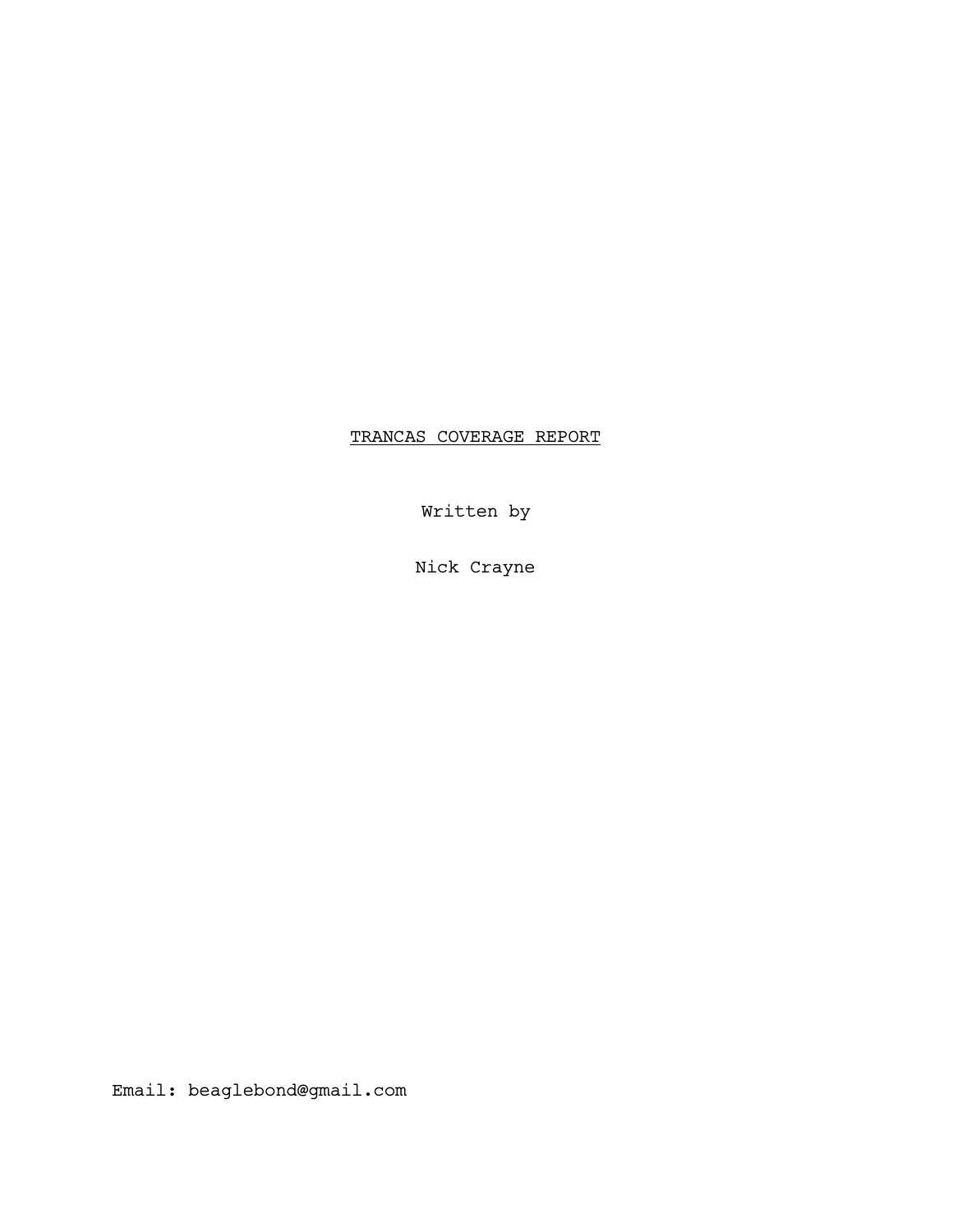### LOGLINE

A fledgling actor sets out to find his place in the spotlight of Hollywood. But when the cost of his unyielding ambition means losing those he loves will he persevere?

### SYNOPSIS

 We open on JIM standing on Trancas beach, waves crash against the shore. He stares beyond the fog, shes with him here he can almost kiss... CRASH. The memory vanishes, we cut to a few years earlier. Jim (20s) drives with his friends GENE (20s), CHRIS (20s), and CLAIRE (20s), when he sees the Hollywood Sign. He gets pulled over for speeding, a small price to pay for being so close to his dreams.

The group arrives at their residence in Hollywood Hills, a relic from the 1920s. As Chris and Gene argue about the house Jim can see in the distance the sign calling out to him. The next day Jim goes with a talent agent ED (60s+) to a studio's editing room to view his part in an upcoming movie.

 Jim returns home and has a meaningful conversation with Gene, one that foreshadows the conflicts Jim must face. The next morning out for a drive he stops at Trancas Beach. He spots ELLA (20s) swimming gracefully when a wave suddenly smashes into her Jim leaps in to save her. A grateful Ella reluctantly invites this stranger to breakfast with her friend SUSAN (20s+). They share their backgrounds and ambitions with each other.

 Jim invites her to a housewarming party, Ella feels a sense of deja vu, no. They in fact met before, a few years ago at another party where he revealed a deep internal fear. A preordained event poised to destroy everything that defines him. She agrees to go to the party where their romance blossoms, they quickly find themselves at Ella's beach cottage. Tucked away from the world they express their intimacy to one another.

 Later at the premiere of his movie Jim's anticipation turns to anger. He confronts Ed when he learns his scene ended up on the cutting room floor. Ella rescues Jim from his brooding by taking him on vacation. We only see the end of their vacation as Ella leaves to New York to pursue architecture. They pass it off as just a casual fling but their parting glances reveal something much deeper.

 Time passes, Jim now a rising star mingles at a ritzy party with his new girlfriend. He meets talent agent David MACKLIN (50s) a wolf in sheep's clothing. He convinces Jim to dump Gene's movie for a blockbuster and take him as an agent. Meanwhile, memories of Ella sporadically taunt him. On the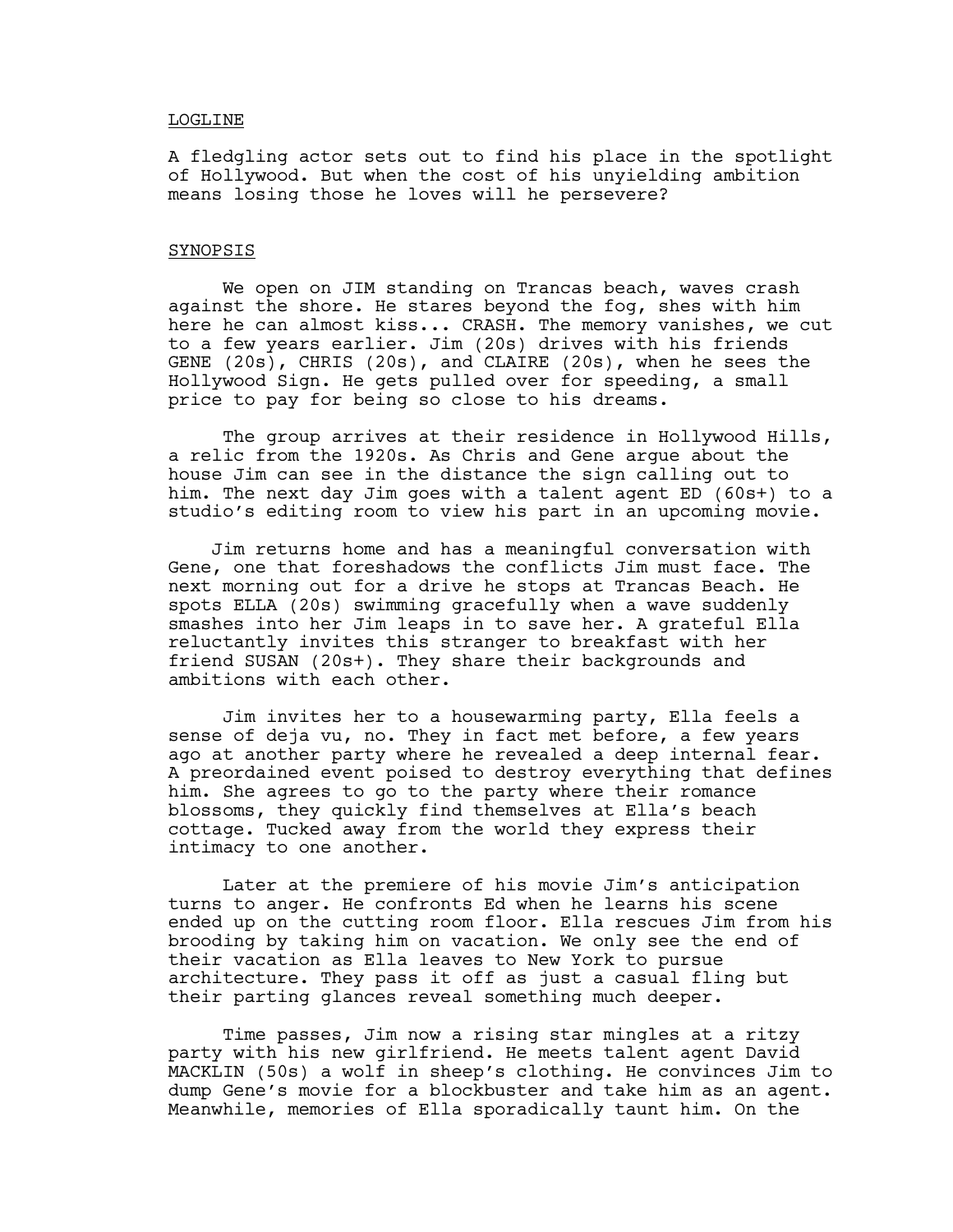set of the blockbuster Jim channels his pain by trying to upstage actor Julian PEWTER (30s+).

 Jim tells Gene he can't get Ella out of his head so Gene sets up a casting session with Susan to track her down. She tells him Ella is happy living in New York. He takes out his frustration by hitting Pewter and is promptly fired. Macklin takes him out to dinner to comfort him not with words but a path. A path that leads to his dream though devoid of friendship, artistry, and Ella.

 Fleeing the cynicism and recurring memories he ends up at Trancas beach. There he meets RAY Fletcher (30s+) an actor who he admires though represents the irrelevance he fears. He offers Jim advice that he can be happy post-stardom. He visits Chris & Claire who play a new song 'Ella's Theme' for him. The memories of his time with Ella on their vacation reemerge. He goes to visit Gene but because of his indecision, he was replaced by his rival Pewter.

 About a year later we find Jim at home browsing old TV shows when he spots Ed, his first agent. He calls Ed who expresses pride in Jim's recent work. It's not enough to lift his mood though, in a drunken wanderlust he gets mugged. He manages to recover physically and attends a New Years party. He tries to make himself feel better, bragging to Pewter about his financial success.

 He can't believe his eyes Ella, he brings her back to the old beach house. Ella tells Jim she wants a commitment, one that means hurting his career. He reluctantly decides to take a year off and reconciles with Gene. He joins Gene's film despite Macklin telling him it's career suicide.

 A while later we find Ella and Jim at a party, he tells her of his newfound commitment. It falls on deaf ears, driving home Ella tells him she left because she felt she wasn't enough for him. He tries to move on but when he finally earns an Oscar he feels empty. When he learns that Ed died he loses it and goes to Ray for comfort. Ray's experience and advice help Jim take an honest look at himself.

 Jim goes to visit Ella in New York but finds her distressed. Susan's husband left her and attempted suicide. After getting Susan treatment and comforting Ella they go to their hotel's rooftop garden. They discuss Jim's fate; the looming 'something' poised to destroy him. She tells him his actions have sealed his own fate.

 She tells him she can't stay with him and embarks on a work trip to Honolulu. She's surprised to find an engagement ring in her room and contemplates whether Jim truly loves her for who she is. We find Gene abruptly shutting down his set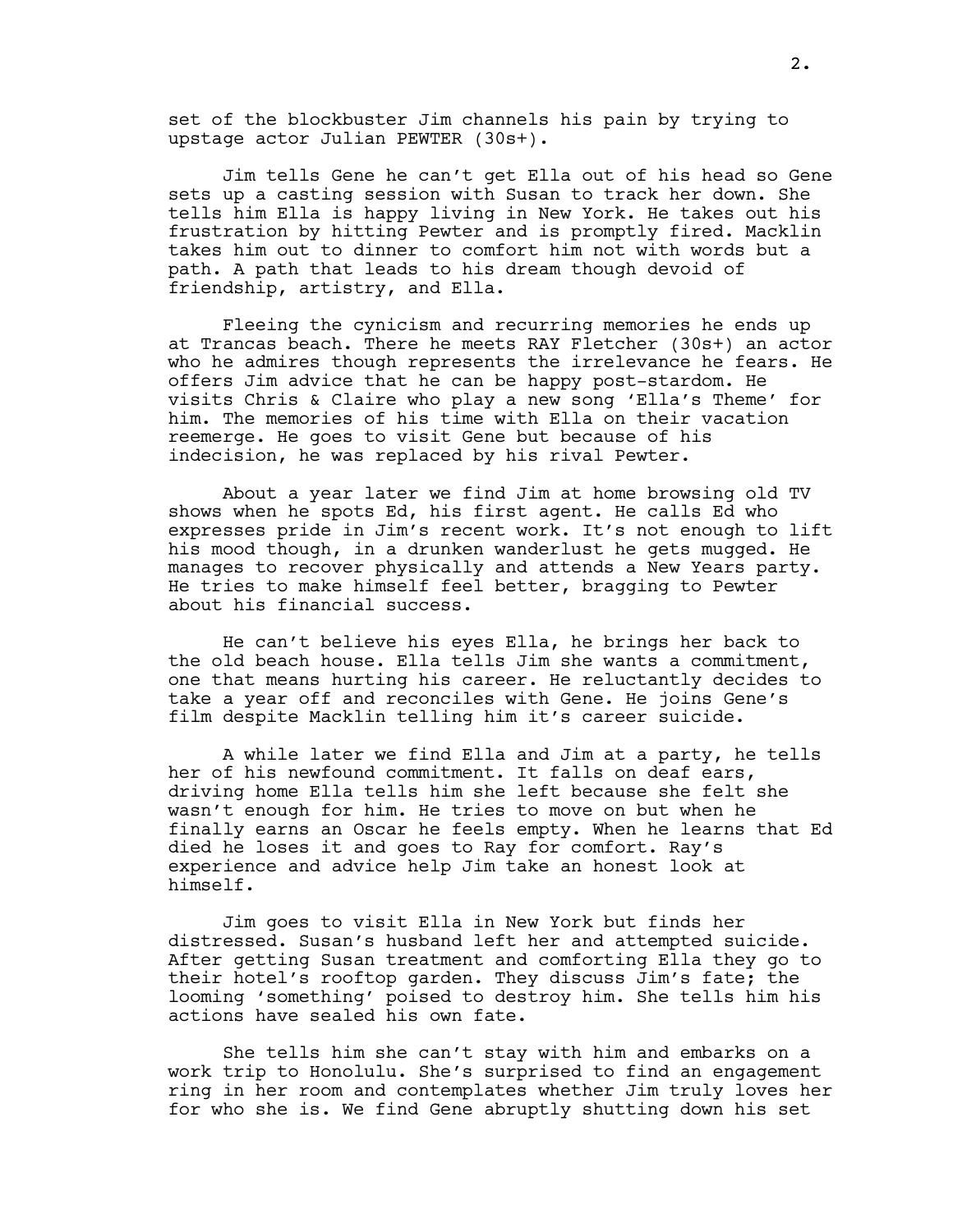to inform Jim something happened. We see Ella wearing the ring, heading home as heinous storm violently rattles her plane.

 He channels his pain into a scene with Susan that brings the crew to tears. At home he confesses his uncertainty to Gene; did he love her for who she was or what she meant to him? He goes to the beach holding a final letter from Ella. The storm that took her life batters the beach, her final words reduced to smudged ink.

## POSITIVE THOUGHTS

 The screenplay paints clear visual imagery, making it easy for actors and potential investors to imagine themselves in vintage Hollywood.

 The themes present resonate with audiences and are industry proven. Jim's failure is that he was so caught up in the romanticism of love while neglecting the reality of it. For example, 'Her' (2013) explores this theme in the protagonist's relationship with his ex-wife.

 The looming threat Jim talks about draws readers in with intrigue by gradually exploring the mystery behind Jim's psyche. It drives the story forward and makes the relationship between Ella and Jim truly unique.

 The story is structured proficiently with impactful story beats that drive the story forward. Many moments throughout are easily reminiscent of classic Hollywood greats. I think 'Trancas' has the potential to be a truly exceptional romantic tragedy.

### GENERAL THOUGHTS/CRITICISM

The biggest problem the story has lies in its conflict. While reading, I noticed two major themes, the dangers of romanticizing love while neglecting reality. And that relationships suffer in the face of unmitigated ambition. I believe the conflict could be better molded to serve these themes.

 A good illustration of this concept is displayed in the show 'Bojack Horseman'. Bojack a star on the rise abandons his best friend Herb the writer on his show when he's publicly outed and fired. Herb refuses to forgive him on his deathbed and his words to Bojack are biting.

 When Jim abandon's Gene's movie it needs to have more impactful consequences. What if the movie falling through made Gene go bankrupt and lose the house. Then when Jim goes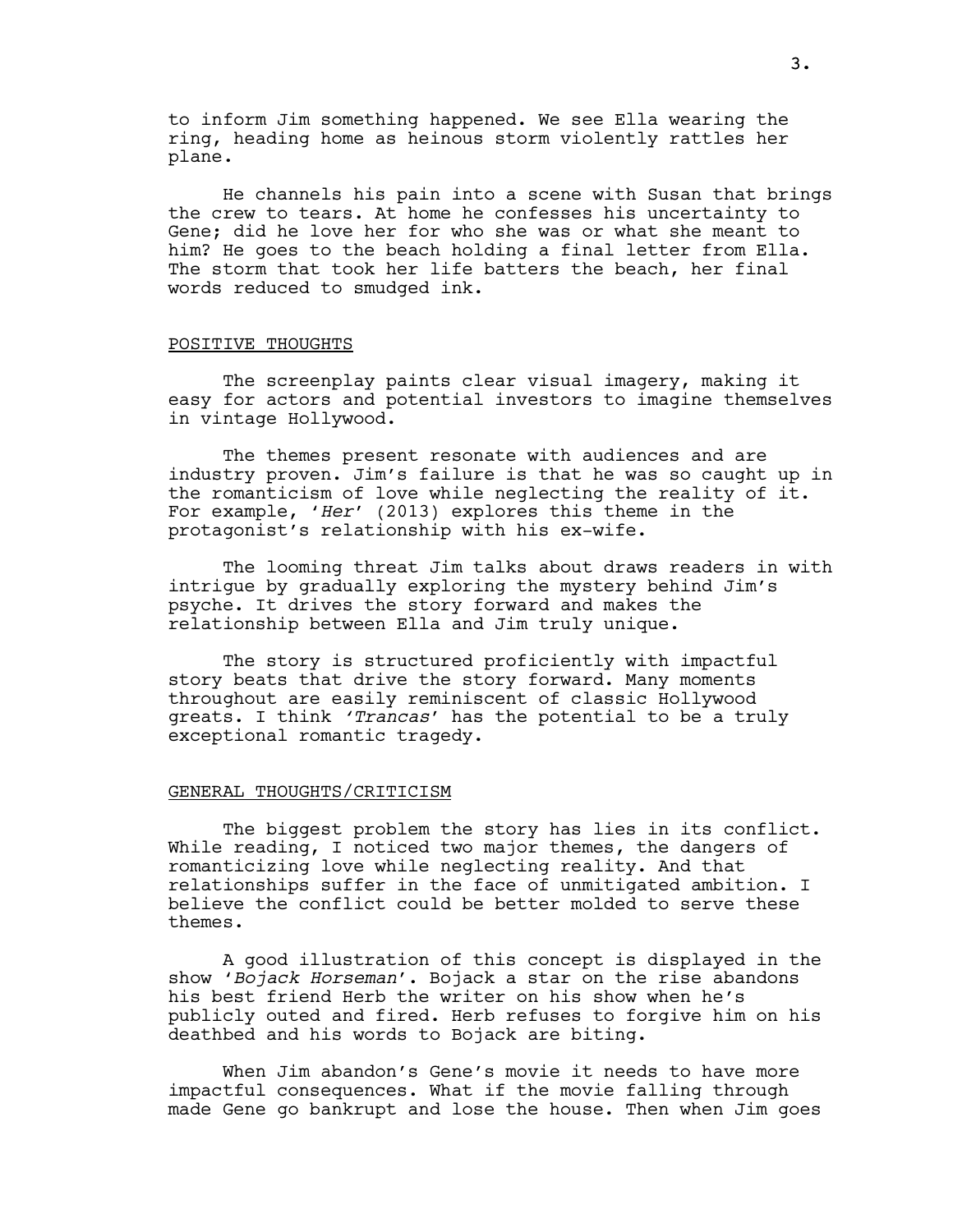to seek redemption from Gene the house is being demolished. A house he hated but grew to realize he needed and it can't be replaced. Similar events like Ed's death could be changed to better serve the premise.

 The dialogue is good for the most part but in places could be tidied up. Such as on PG.15 Ella and Jim's kitchen conversation which feels expository and stagnant. When a couple meets they should either have a common interest or antagonistic forced trying to separate them.

In '500 days of Summer' the protagonist through his headphones hears "I love the Smiths". In 'Casablanca" the backstory that has separated Rick and Ilsa can be seen in their glances at each other. In the kitchen scene, we don't really have either scenario and the scene suffers.

### ADDITIONAL NOTES

-Organizing action into 4 lines at a time, listing a time period, eliminating passive voice are screenwriting conventions that would provide an easier reading experience.

-PG.7 consider cutting/moving editing room scene, why do we need to know this is going to happen before Jim?

-Consider consolidating Susan and Ray into one character to build a stronger character. In a similar vein develop a stronger arc between Chris/Claire and Jim or cut them.